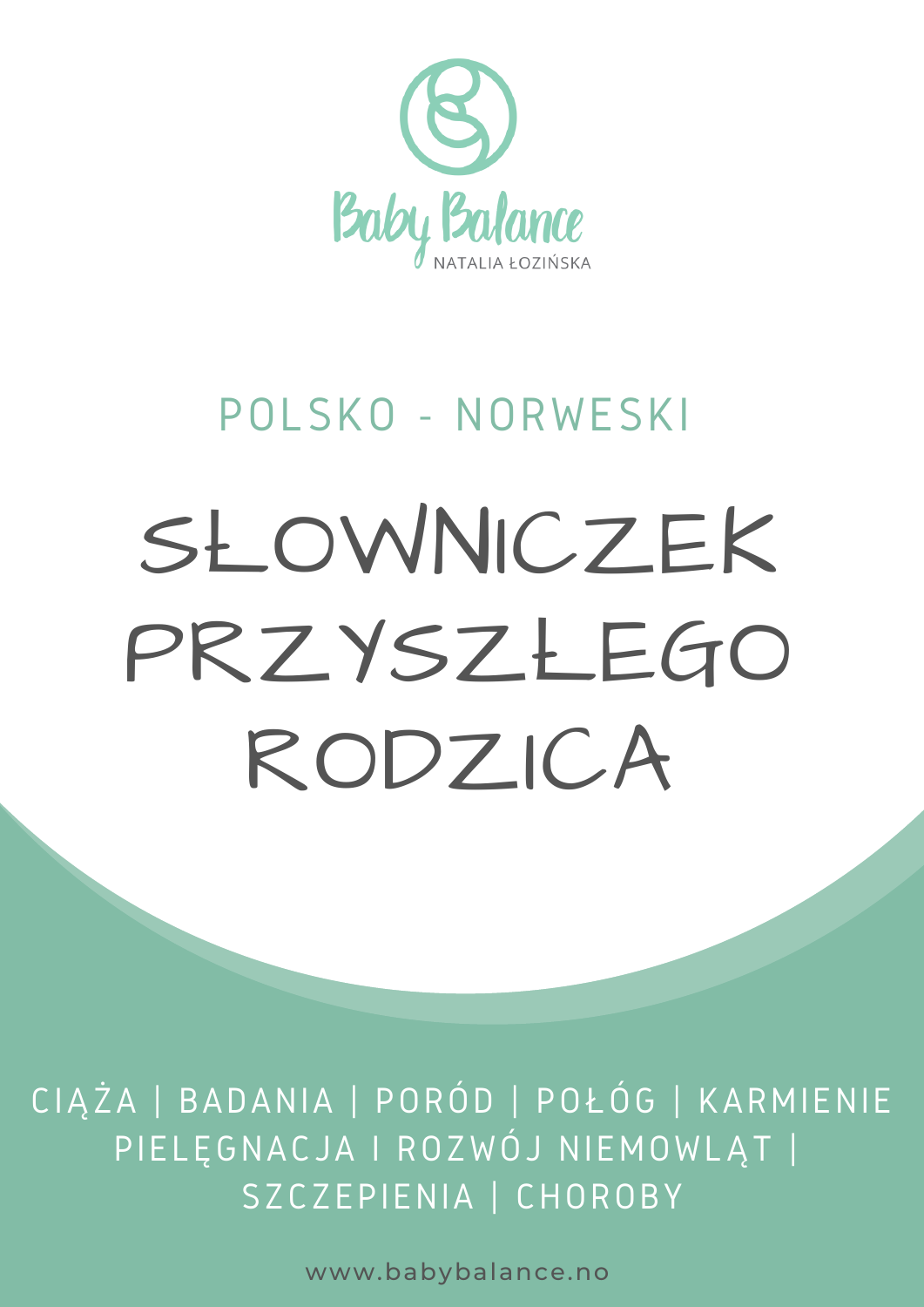## CIĄŻA GRAVIDITET

#### ZMIANY W CIĄŻY

#### ENDRINGER I SVANGERSKAPET

AKTYWNOŚĆ FIZYCZNA BLIŹNIĘTA **CIAŻA** CIĄŻA MNOGA **CIEŻARNA** DNI PŁODNE DNO MIEDNICY **JAJECZKOWANIE** JAJNIKI JAJOWODY KOPNIĘCIA PŁODU **KROCZE** KWAS FOLIOWY LEKI ŁOŻYSKO **MACICA MAGNES MIEDNICA MIESIĄCZKA** ODŻYWIANIE **OWULACJA** PŁÓD POCHWA POŁOŻENIE PŁODU RUCHY PŁODU STARANIA O DZIECKO STOSUNEK PŁCIOWY / **WSPÓŁŻYCIE** 

FYSISK AKTIVITET **TVILLINGER** GRAVIDITET /SVANGERSKAPET FLERE GRAVIDITET GRAVID FRUKTBARE DAGER BEKKENBUNN EGGLØSNING EGGSTOKKER EGGLEDERE FOSTERSSPARK MELLOMKJØTTET FOLSYRE MEDISINER EI MORKAKE LIVMOR MAGNESIUM **BEKKEN** MENSTRUASJON ERNÆRING OVULASJON FOSTER EN SKJEDE / VAGINA FOSTERSTILLING FOSTERSBEVEGELSER INNSATS FOR ET BARN SAMI FIF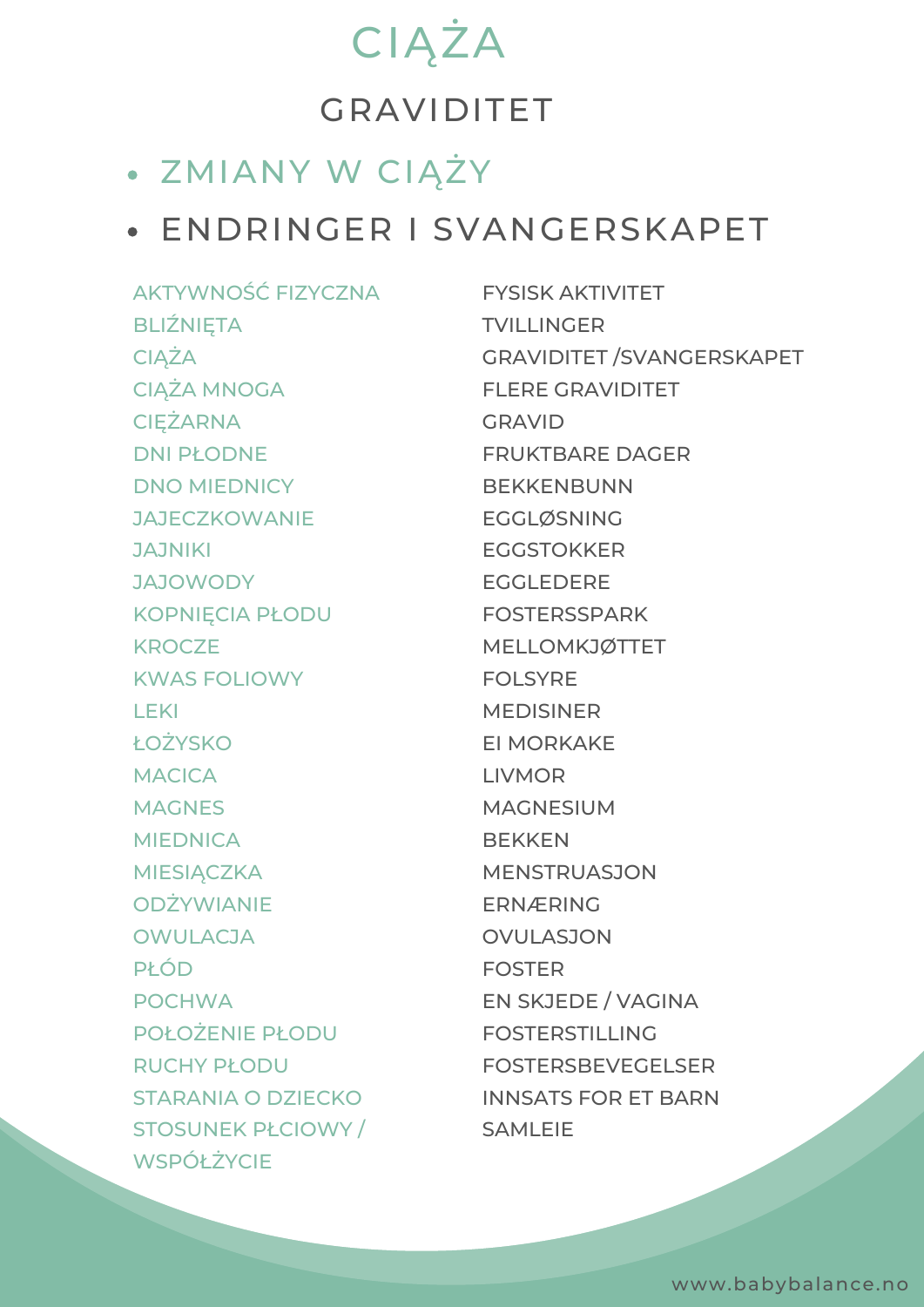ŚRODKI ANTYKONCEPCYJNE PREVENSJON SZKOŁA RODZENIA SZYJKA MACICY TEST CIĄŻOWY TYDZIEŃ CIĄŻY UŁOŻENIE GŁÓWKOWE UŁOŻENIE POŚLADKOWE UŁOŻENIE POPRZECZNE ZAGNIEŻDŻENIE JAJECZKA ŻELAZO

FØDSELSFORBEREDENDE KURS LIVMORHALS GRAVI-TEST SVANGERSKAPSUKER HODELEIE SETELEIE TVERRLEIE Å FESTE EGGET I LIVMOREN **JERN** 

#### DOLEGLIWOŚCI W CIĄŻY

#### GRAVIDITETSPLAGER

ANEMIA BEZSENNOŚĆ BIEGUNKA / MIEĆ BIEGUNKĘ BOLESNE PIERSI BÓL BRZUCHA (PODBRZUSZA) BÓLE GŁOWY CIĄŻA POZAMACICZNA CUKIER (GLUKOZA) W MOCZU CUKRZYCA CIĘŻARNYCH DRĘTWIENIE ENDOMETRIOZA **HEMOROIDY** KRWAWIENIE KRWAWIENIE DZIĄSEŁ KRWAWIENIE Z NOSA ŁOŻYSKO PRZODUJĄCE MDŁOŚCI NADCIŚNIENIE NADCZYNNOŚĆ TARCZYCY

ANEMI SØVNLØSHET DIARE/ Å HA EN LØS MAGE SMERTEFULLE BRYSTER SMERTER (NEDERST) I MAGE HODEPINE EKTOPISK GRAVIDITET GLUKOSE I URINEN SVANGERSKAPSDIABETES NUMMENHET ENDOMETRIOSE HEMOROIDER BLØDNINGER BLØDNING AV TANNKJØTTET NESEBLOD PLACENTA PRAEVIA KVALMEN HYPERTENSJON HYPERTHYREOSE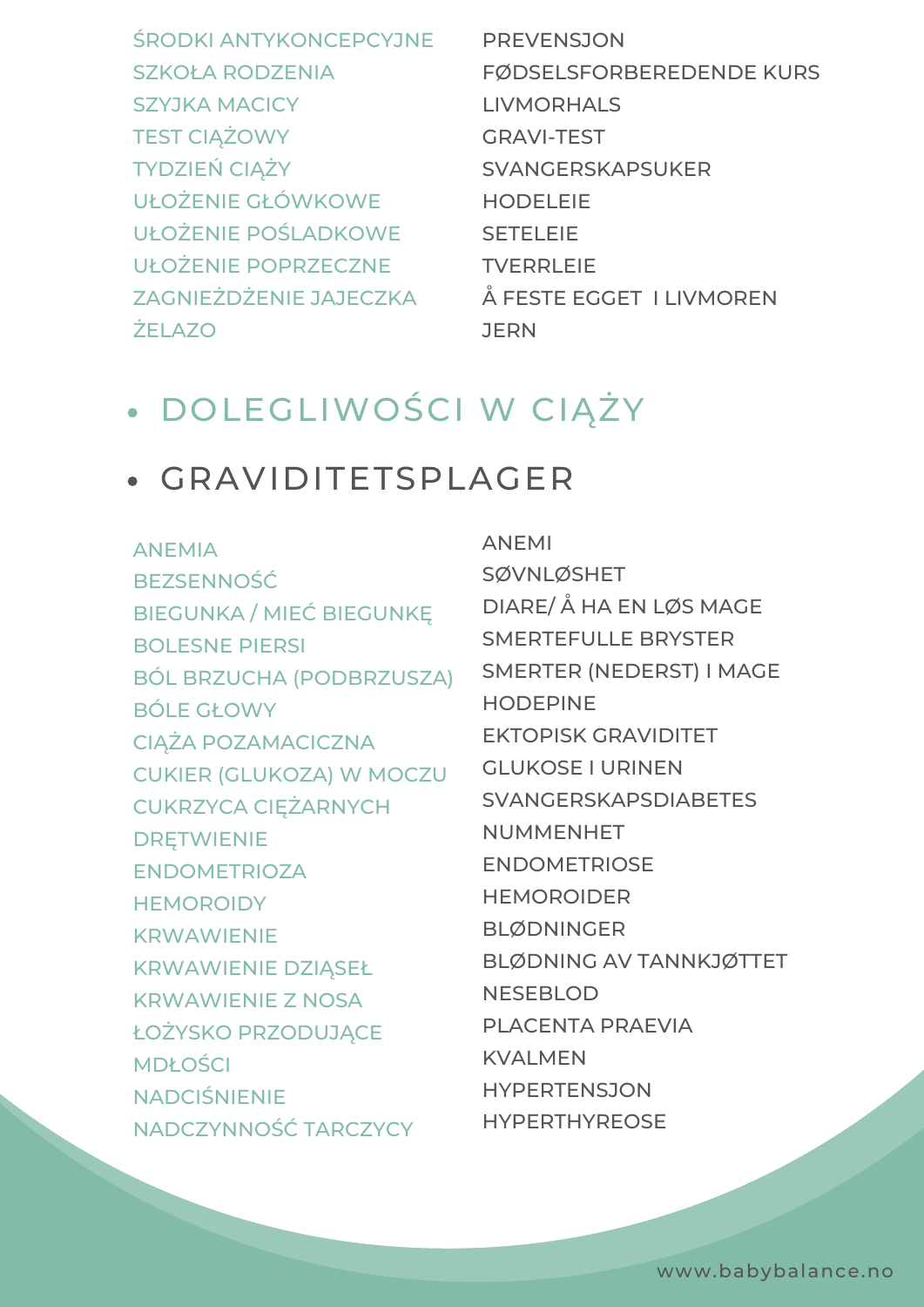NADWAGA NIEDOKRWISTOŚĆ NIEDOWAGA OBNIŻENIE MACICY OBRZĘK **OPRYSZCZKA** PORONIENIE/ ABORCJA POSMAK METALU W BUZI ROZEJŚCIE SPOJENIA ŁONOWEGO ROZSTĘPY SKÓRNE RYZYKO SKRĘCONA / SPLĄTANA PĘPOWINA SKRÓCENIE SZYJKI MACICY **KORT/ÅPENT LIVMORHALS** STAN PRZED RZUCAWKOWY

**ŚWIĄD** WRAŻLIWE PIERSI WYDZIELINA Z POCHWY **WYMIOTY** WZDĘTY BRZUCH ZAKAŻENIE BAKTERYJNE BAKTERIINFEKSJON ZAKAŻENIE GRZYBICZE ZAKRZEPICA ZAPARCIA ZAWROTY GŁOWY ZESPÓŁ POCYLISTYCZNYCH JAJNIKÓW PCOS **ZGAGA ZMECZENIE** ŻYLAKI

FEDME BLODMANGEL UNDERVEKT SENKNING AV LIVMOR **HEVELSE** HERPES ABORT / SPONTANABORT METALLSMAK I MUNNEN BEKKENLØSNING

> STREKKMERKER RISIKO VRIDD/ SAMMENFLETTET NAVLESTRENGEN PRE-EKLAMPSI/ SVANGERSKAPSFORGIFTNING KLØE ØMME BRYSTER SKJEDESEKRET **OPPKAST** OPPBLÅST MAGE **SOPPINFEKSJON TROMBOSIS** FORSTOPPELSE SVIMMELHET OVARIESYNDROM AV EGGSTOKKENE HALSBRANN TRETTHET ÅREKNUTER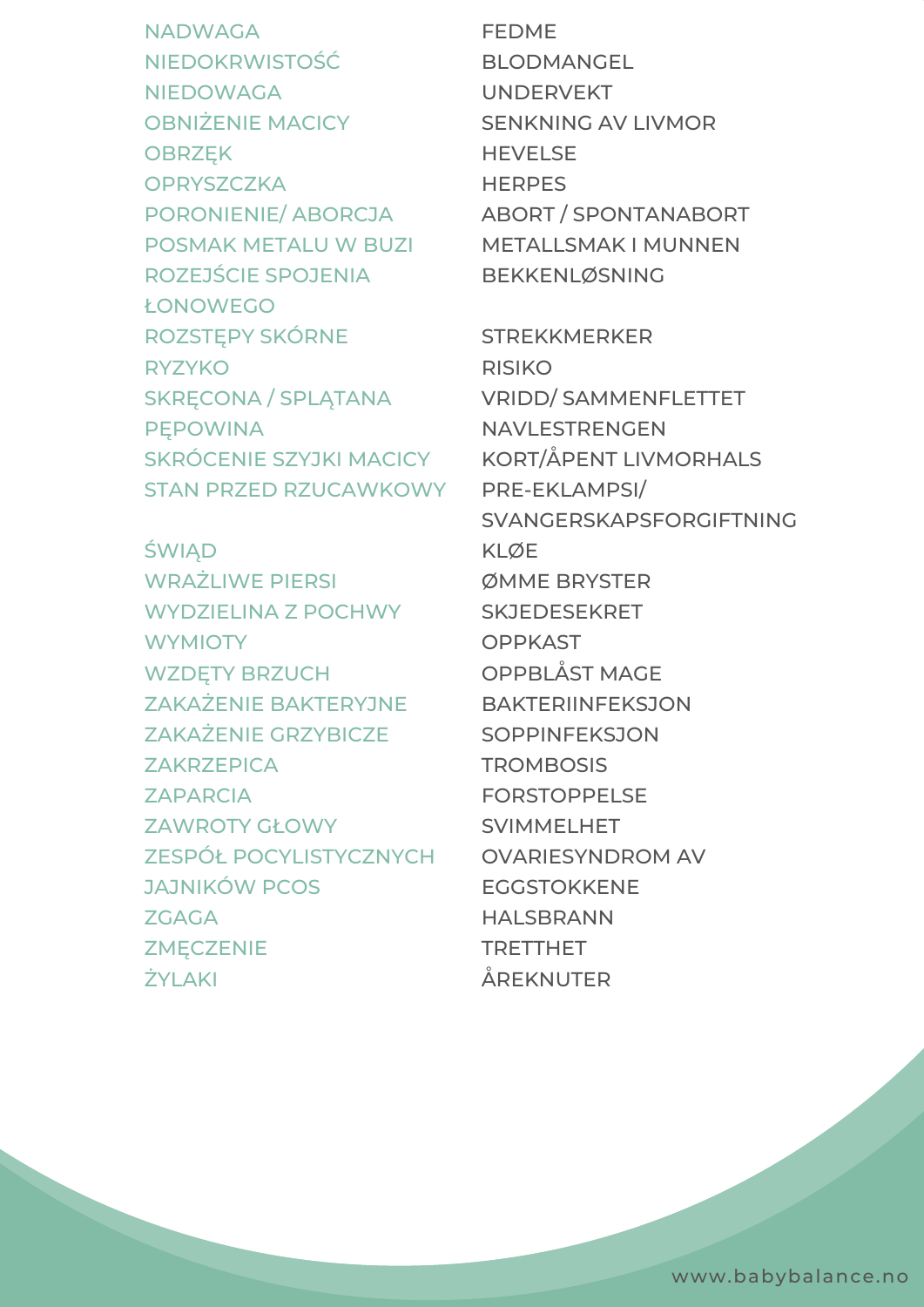#### BADANIA

#### UNDERSØKELSE

| <b>BADANIE DOPOCHWOWE</b>             | VAGINALUNDERSØKELSE                              |
|---------------------------------------|--------------------------------------------------|
| <b>BADANIE</b>                        | ULTRALYDUNDERSØKELSE                             |
| ULTRASONOGRAFICZNE (USG)              |                                                  |
| <b>BICIE SERCA PŁODU</b>              | <b>FOSTERLYD</b>                                 |
| <b>CIŚNIENIE KRWI</b>                 | <b>BLODTRYKK</b>                                 |
| <b>GINEKOLOG</b>                      | <b>GYNEKOLOG</b>                                 |
| <b>KARTA CIAŻY</b>                    | <b>HELSEKORT</b>                                 |
| KONFLIKT SEROLOGICZNY RHESUS-NEGATIVE |                                                  |
| <b>KTG</b>                            | <b>CTG</b>                                       |
| <b>LEKARZ PIERWSZEGO</b>              | <b>FASTLEGE</b>                                  |
| <b>KONTAKTU</b>                       |                                                  |
| <b>POŁOŻNA</b>                        | <b>JORDMOR</b>                                   |
| POZIOM GLUKOZY WE KRWI BLODSUKKER     |                                                  |
|                                       | POZIOM HEMOGLOBINY LUB BLODPROSENT/HEMOGLOBIN    |
| PROCENTOWA ZAWARTOŚĆ                  |                                                  |
| <b>CZERWONYCH KRWINEK</b>             |                                                  |
| <b>PRÓBKI KRWI</b>                    | <b>BLODPRØVER</b>                                |
| PRÓBKI MOCZU                          | <b>URINPRØVE</b>                                 |
| <b>PRZECIWCIAŁA</b>                   | <b>ANTISTOFFENE</b>                              |
| <b>PRZYCHODNIA</b>                    | <b>HELSESTASJON</b>                              |
| <b>SKIEROWANIE</b>                    | <b>HENVISNING</b>                                |
| <b>SZCZEPIENIA</b>                    | <b>VAKSINASJON</b>                               |
| <b>SZPITAL</b>                        | <b>SYKEHUS</b>                                   |
| <b>TERMIN PORODU</b>                  | <b>FØDSELSTERMIN</b>                             |
|                                       | TEST OBCIĄŻENIA GLUKOZĄ GLUKOSEBELASTNINGSTESTEN |
| <b>WAGA</b>                           | <b>VEKT</b>                                      |
| <b>WIZYTA KONTROLNA W</b>             | SVANGERSKAPSKONTROLL                             |
| <b>CZASIE CIĄŻY</b>                   |                                                  |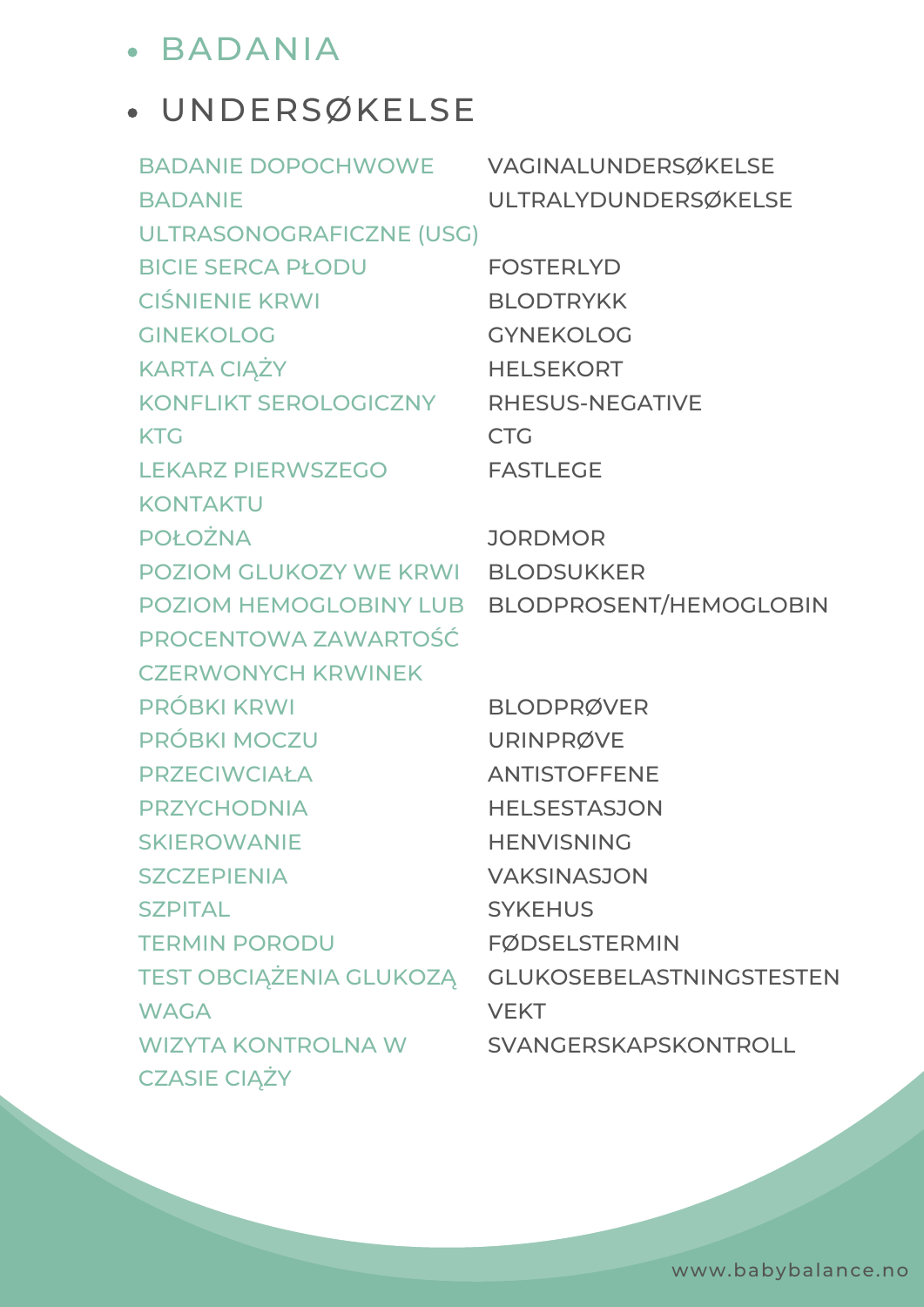PORÓD FØDSEL

AKCJA SERCA (APGAR) BOLESNE BÓL BÓL PLECÓW CIĘCIE CESARSKIE **CEWNIK CZESTE CZOP** DROGI RODNE DZIECKO MARTWO URODZONE DØDFØDSEL FAZA PORODU DZIECKA FAZA PORODU ŁOŻYSKA ETTERBYRDSFASEN FAZA ROZWIERANIA SZYJKI ÅPNINGSFASEN GAZ ROZWESELAJĄCY KLESZCZE KOLOR SKÓRY (APGAR) HUDFARGE KOMÓRKI MACIERZYSTE STAMCELLER KREW PĘPOWINOWA KROPLÓWKA KROPLÓWKA NASKURCZOWA DRYPP MED OKSYTOCIN KRZESŁO PORODOWE **LEWATYWA** NA PLECACH NA PRAWYM/LEWYM BOKU PÅ HØYRE (VENSTRE) SIDE NACIĘCIE KROCZA NAPIĘCIE MIĘŚNIOWE (APGAR) MUSCELTONUS NIEDOTLENIENIE ODDAWANIE MOCZU/MOCZ VANNLATING/URIN ODDZIAŁ POŁOŻNICZY **ODDECH** ODEJŚCIE WÓD ODRUCH

HJERTEFREKVENS **SMERTFULLE** SMERTE / VONDT RYGGSMERTER KEISERSNITT KATETER HYPPIGE SLIMPROPP FORLØSNINGSKANALEN UTDRIVNINGSFASEN LYSTGAS TANG NAVLESTRENGSBLOD DRYPP **PREKESTOLEN** KLYSTER PÅ RYGGEN KLIPPE SURSTOFFMANGEL FØDE AVDELING PUST VANNAVGANG REAKSJON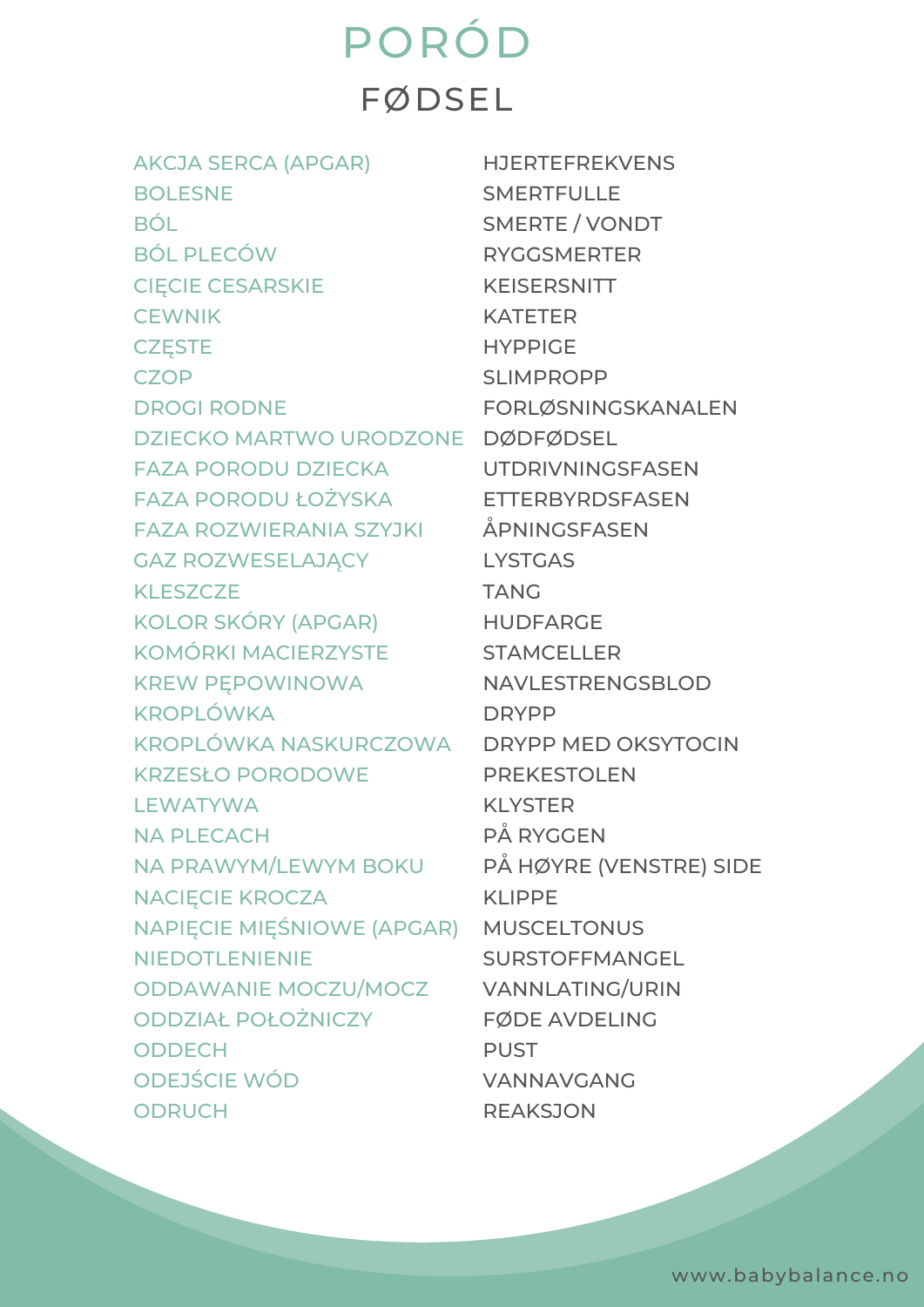PEŁNE ROZWARCIE PĘPOWINA PIŁKA DO PILATESU PŁYN OWODNIOWY, WODY FOSTERVANN PODUSZKA SAKO (WOREK) SACCOSEKKEN PORÓD PO TERMINIE PORÓD W WODZIE POZYCJA KUCAJĄCA POZYCJA PORODOWA POZYCJA LEŻĄCA POZYCJA NA CZWORAKA POZYCJA STOJĄCA PRÓŻNIOCIĄG PRZEĆ PRZECINAĆ PĘPOWINĘ MACIERZYSTYCH Z KRWI **PEPOWINOWEJ** PRZEDWCZESNY PORÓD PREMATUR FØDSEL PRZERWA MIĘDZY SKURCZAMI RIE-PAUSE ROZWARCIE SZYJKI MACICY SILNE SKURCZE NIEREGULARNE SKURCZE REGULARNE SKURCZE PARTE SKURCZE PRZEPOWIADAJĄCE KYNNERE SKURCZE PORODOWE **SŁABE** SPRZĘTY POMOCNICZE **SZYCIE SZWY** ŚLUZ ŚRODEK ZNIECZULAJĄCY BEDØVELSE UŁOŻENIE, POZYCJA W CZASIE FØDESTILLING PORODU URODZIĆ ŁOŻYSKO UŚMIERZENIE BÓLU

PRZECHOWYWANIE KOMÓREK OPPBEVARING AV STAMCELLER FULL ÅPNING NAVLESTRENG PILATESBALLEN OVERTIDIG FØDSEL VANNFØDSEL PÅ HUK FØDESTILLING LIGGESTILLING PÅ ALLE FIRE STÅENDE VAKUUM TRYKKE/PRESSE Å KI IPPF NAVI FSTRFNGFN FRA NAVLESTRENGSBLOD

> ÅPNING KRAFTIGE UREGELMESSIGERIER REGELMESSIGERIER PRESSERIENE RIER SVAKE HJELPEMIDDLER SY STING SLIM

KVITTE SEG MED MORKAKE SMERTELINDRING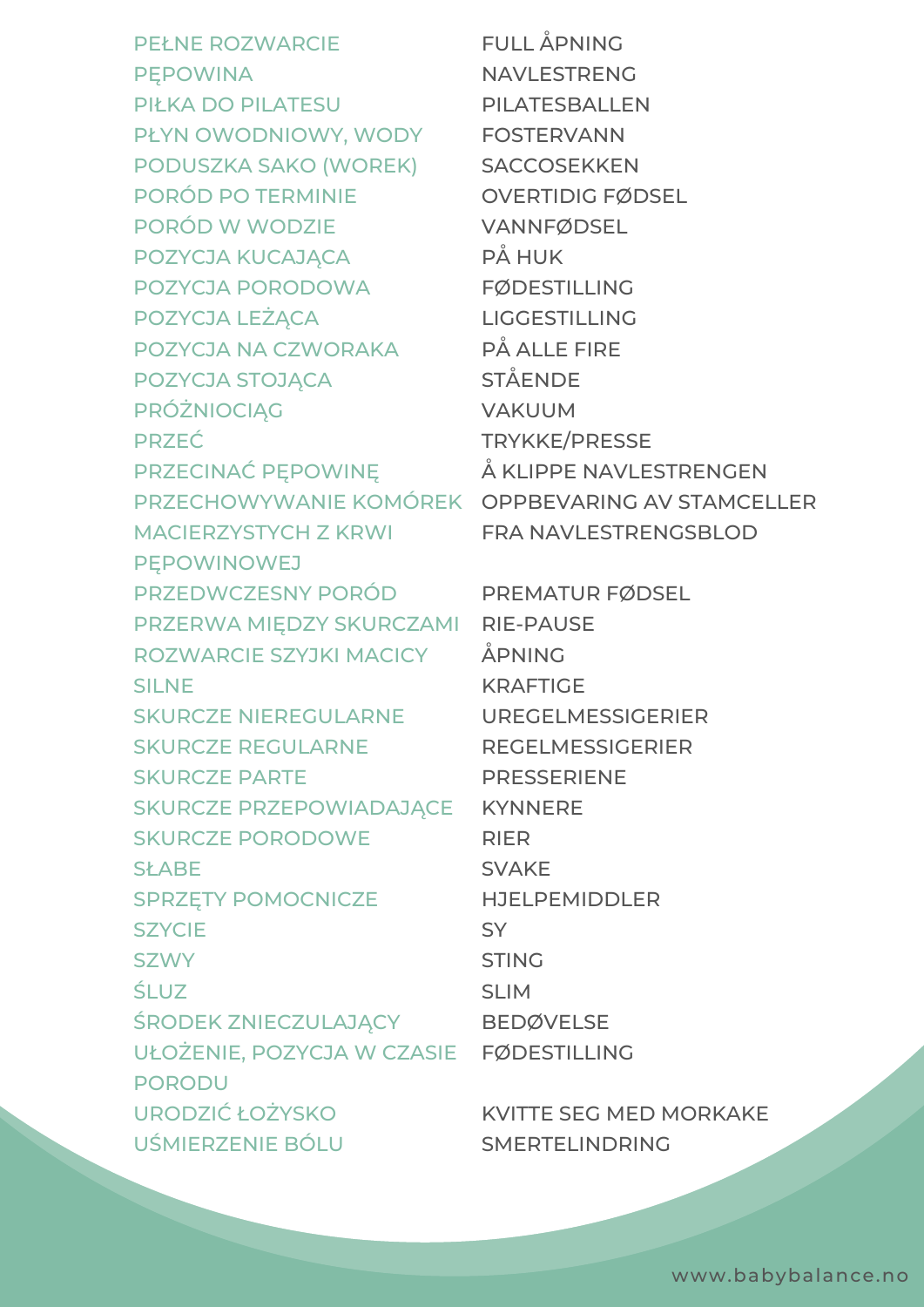| <b>WANNA</b>               |
|----------------------------|
| <b>WYNIK W SKALI APGAR</b> |
| WYPRÓŻNIENIE               |
| <b>WYWOŁANIE</b>           |
| <b>ZNIECZULENIE</b>        |
| <b>ZNIECZULENIE</b>        |
| ZEWNĄTRZOPONOWE            |

BADEKAR APGAR-TESTEN AVFØRING INDUKSJON ANESTESI EPIDURAL

### OKRES POPORODOWY BARSELTIDEN

#### POŁÓG

#### BARSEL

BÓLE PLECÓW **CHŁOPIEC** DEPRESJA POPORODOWA **DZIECKO DZIEWCZYNKA** GORĄCZKA POŁOGOWA HOTEL POPORODOWY INKUBATOR KRWAWIENIE NIETRZYMANIE MOCZU NOWORODEK **OCZYSZCZANIE** ODDZIAŁ POPORODOWY ODPOCZĄĆ PODPASKI, PODKŁADY ŚRODKI PRZECIWBÓLOWE WCZEŚNIAK **ŻÓŁTACZKA** WIZYTY PO PORODZIE WIZYTA DOMOWA WYPADANIE MIEDNICY

RYGGSMERTER EN GUTT BARSELDERPRESJON ET BARN EI JENTE BARSELFEBER BARSELHOTELL KUVØSE BLØDNING URINLEKKASJE NYFØDT RENSELSE BARSELAVDELING  $Å$  HVII F **BIND** SMERTESTILLENDE MIDDEL PREMATURE BARN **GULSOTT** BARSELBESØK HJEMMEBESØK LIVMORFEMFALL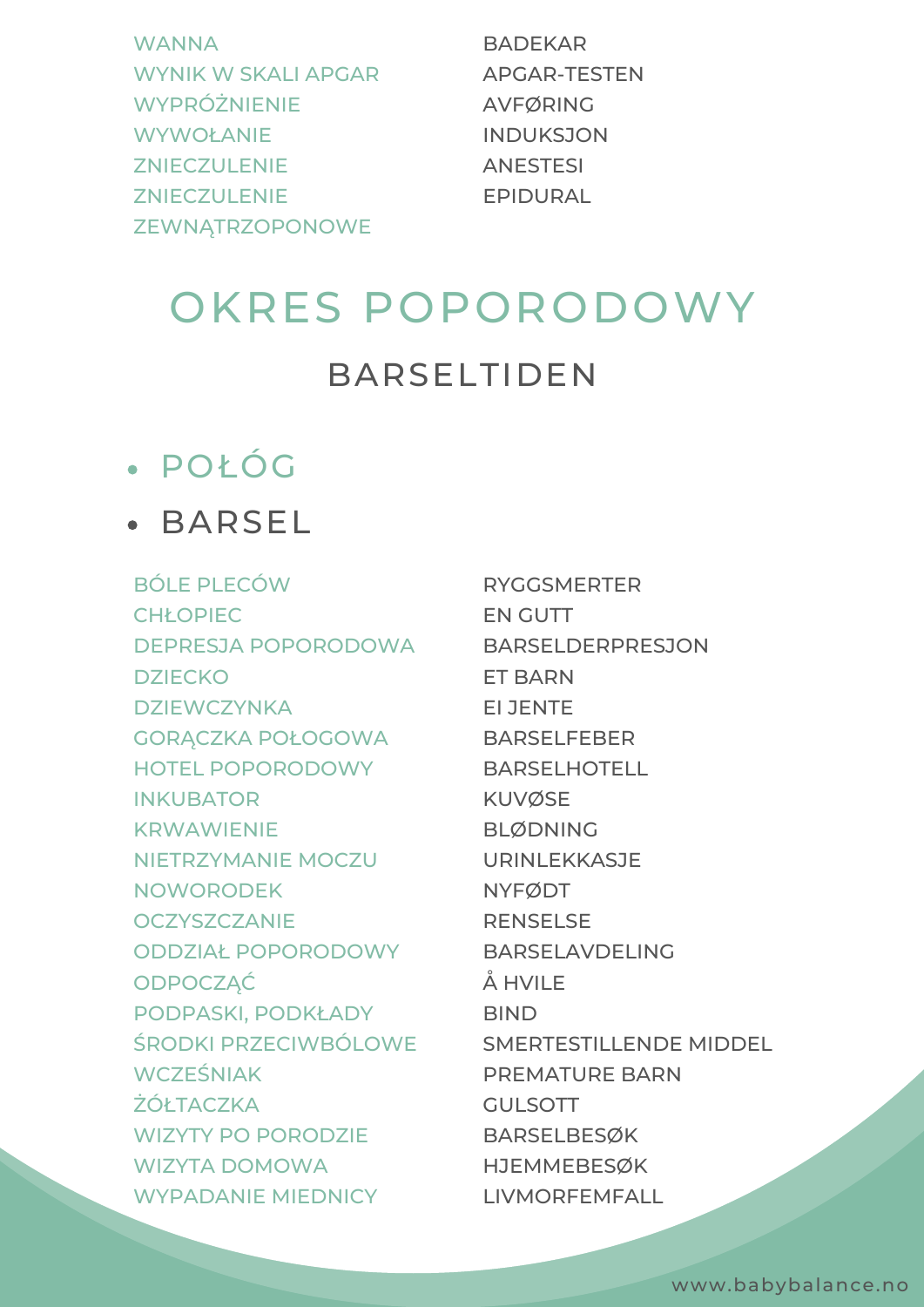- TORBA SZPITALNA
- **SYKEHUSBAGEN**

BIELIZNA DOWÓD TOŻSAMOŚCI GUMKA DO WŁOSÓW KAPCIE / KLAPKI KARTA CIĄŻY KOSZULA NOCNA ŁADOWARKA MAJTKI POPORODOWE PASTA DO ZĘBÓW PODPASKI ZE SKRZYDEŁKAMI BIND MED VINGER ROGAL DO KARMIENIA **SUSZARKA** SZCZOTKA DO WŁOSÓW SZCZOTECZKA DO ZĘBÓW **SZLAFROK TELEFON** UBRANKA DLA DZIECKA WKł ADKI LAKTACYJNE WYNIKI BADAŃ WYNIK GRUPY KRWI

UNDERTØY IDENTITETSKORT HÅRSTRIKK TØFLER / INNESKO HELSEKORT FOR GRAVIDE **NATTKJOLE LADER** TRUSER ETTER FØDSELEN TANNPASTA AMMEPUTE HÅRTØRRER BØRSTE TANNBØRSTE MORGENKÅPE MOBILTELEFON BARNEKLÆR AMMEINNI FGG UNDERSØKELSES RESULTATER BLODTYPEPAPIR

#### KARMIENIE PIERSIĄ

#### AMMING

BOLESNE BRODAWKI BRODAWKA PIERSIOWA, SUTEK BRYSTVORTE BRODAWKA WCIĄGNIĘTA DIETA KARMIĄCEJ MATKI SÅRE BRYSTVORTE BRYSTKNOPPEN INNI MORS KOSTHOLD I

GRUCZOŁ PIERSIOWY KARMIĆ PIERSIĄ KURS KARMIENIA PIERSIĄ

AMMEPERIODEN BRYSTKJERTEL Å AMME AMMEKURS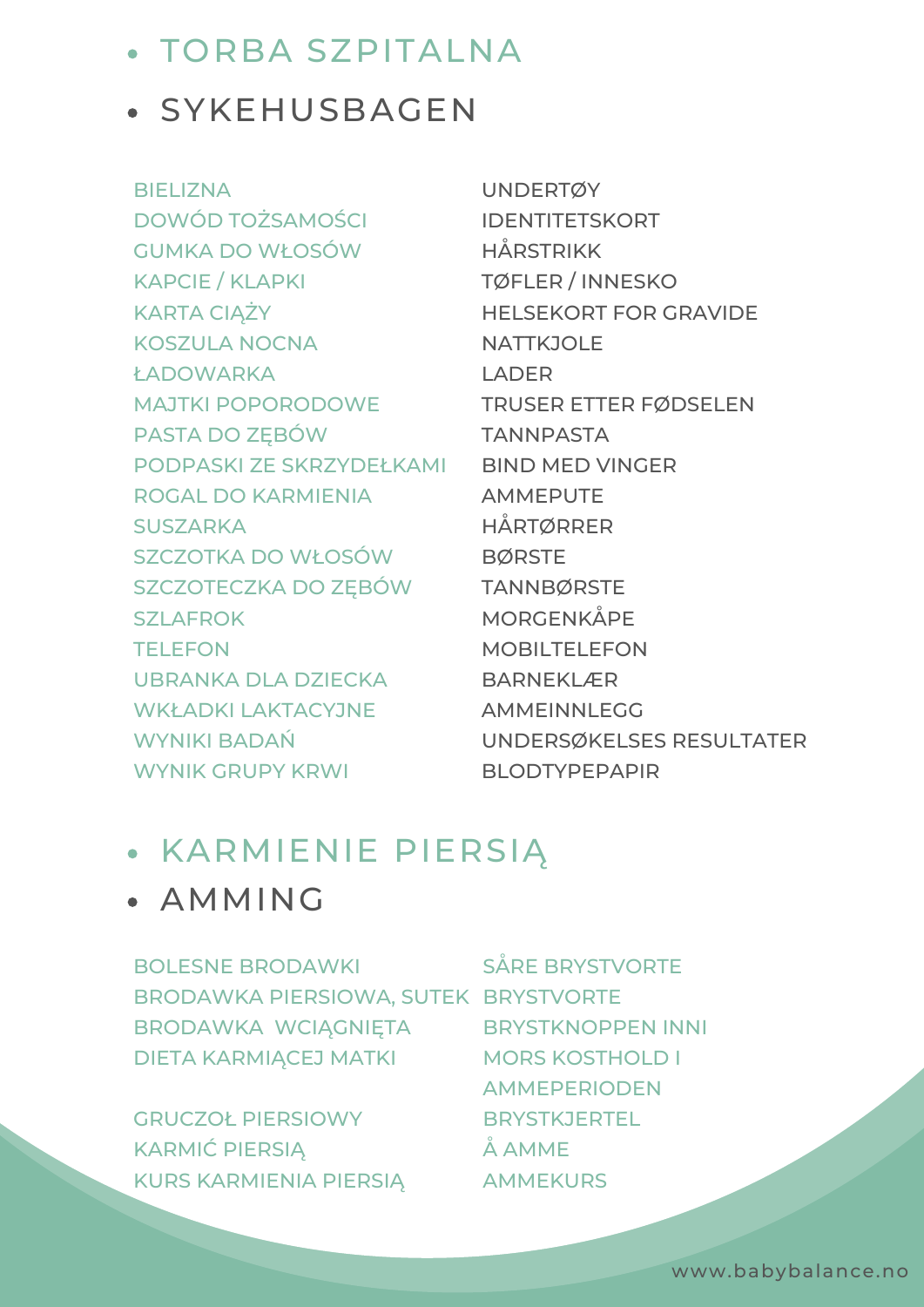LAKTATOR MLEKO MATKI NAKŁADKI LAKTACYJNE NAWAŁ MLECZNY OBRZĘK PIERSI ODBIJAĆ ODRUCH SZUKANIA ODRUCH SSANIA ODCIĄGNIĘTE MLEKO ODCIĄGANIE POKARMU ODSTAWIENIE OD PIERSI (ODZWYCZAJANIE) POŁYKAĆ POMOC PRZY KARMIENIU PIERSIĄ ROGAL DO KARMIENIA **SAMOREGULACJA** SIARA, PIERWSZE MLEKO SSANIE PIERSI STAN ZAPALNY ULEWANIE ZASTÓJ MLEKA

BRYSTPUMPE BRYSTMELK AMMEINNLEGG MELKESTRØM **BRYSTSPRENG** BREKNING SØKEREFLEKSEN SUGEREFLEKSEN UTPUMPET MELK Å PUMPE MELKEN UT AVVENNING FRA BRYSTMELK

Å SVELGE AMMEHJELPEN

AMMEPUTE SELVREGULERING RÅMELK Å SUGE PÅ BRYSTET BETENNELSE GULPING STAGNASJON AV MELKEPRODUKSJON

#### PIELĘGNACJA NIEMOWLĄT

#### BARNESTELL

#### **PAMPERS**

PIELUCHA/PAMPERS WIELOKROTNEGO UŻYTKU ZMIENIAĆ PIELUSZKĘ MATERAC DO PRZEWIJANIA STELEMATTE DESKA DO PRZEWIJANIA PIELUSZKA TETROWA JEDNORAZOWE PODKŁADY ENGANGSUNDERLAG /

#### **BLEIE TØYBLEIE**

Å SKIFTE BLEIE **STELLEBORD** GULPEKLUT / GASKLUT ENGANGSTISSELAKEN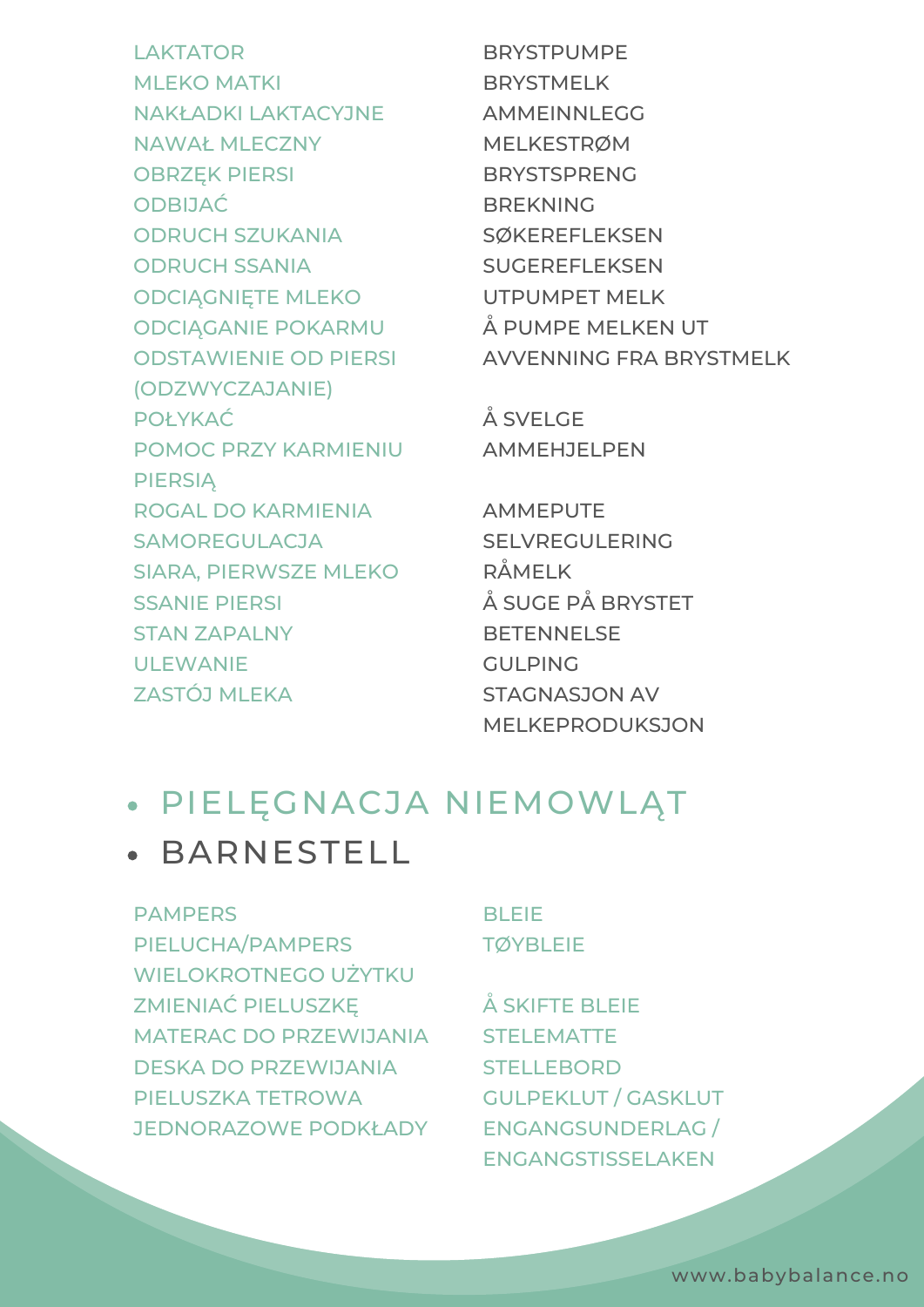WORECZKI NA PAMPERSY CHUSTECZKI / GAZIKI MOKRE CHUSTECZKI WYPRÓŻNIANIE (KUPKI) SIUSIAĆ ROBIĆ KUPKĘ SMÓŁKA KĄPIEL / KĄPAĆ **WANIENKA** RĘCZNIK Z KAPTUREM **TERMOMETR** SZCZOTKA DO WŁOSÓW / MIĘKKA OBCINACZKA DO PAZNOKCI **GRZEBYK** GRUSZKA DO NOSA WACIKI / PATYCZKI **MYJKA** KIKUT PĘPOWINOWY **WIETRZYĆ PECHERZE** SKÓRA GŁOWY CIEMIENIUCHA (ŁOJOTOK) POTÓWKA **SMOCZEK** BUTELKA DO KARMIENIA ZE SMOCZKIEM **SEN KOKON** PODUSZKA KLIN (ZAPOBIEGAJĄCA SPŁASZCZENIU GŁÓWKI) **KOCYK** ŚPIWOREK DO SPANIA **KOŁDRA** PODUSZKA MATERAC

**BLEIEPOSE** TØRRSERVIETTER VÅTSERVIETTER AVFØRINGER Å TISSE Å BÆSJE MEKONIUM / BARNEBEK  $Å$  BADE BABYBALJE HETTEHÅNDKLE TERMOMETER MYK BØRSTE NEGLEKLIPPER KAM **NESESUGER** BOMULLSPADS / BOMULLSPINNER VASKEKLUT NAVLESTUMPEN LUFTTØRKE BLEMMER HODEBUNNEN BARNESKURV (SEBORRÉ) VARMEUTSLETT SMOKK TÅTEFLASKE SØVN

**BABYNEST** BABYPUTE MED ERGONOMISK FORM FOR Å FORHINDRE FLATT **HODE** PLEDD / TEPPE **SOVEPOSE** DYNE **PUTE MADRASS**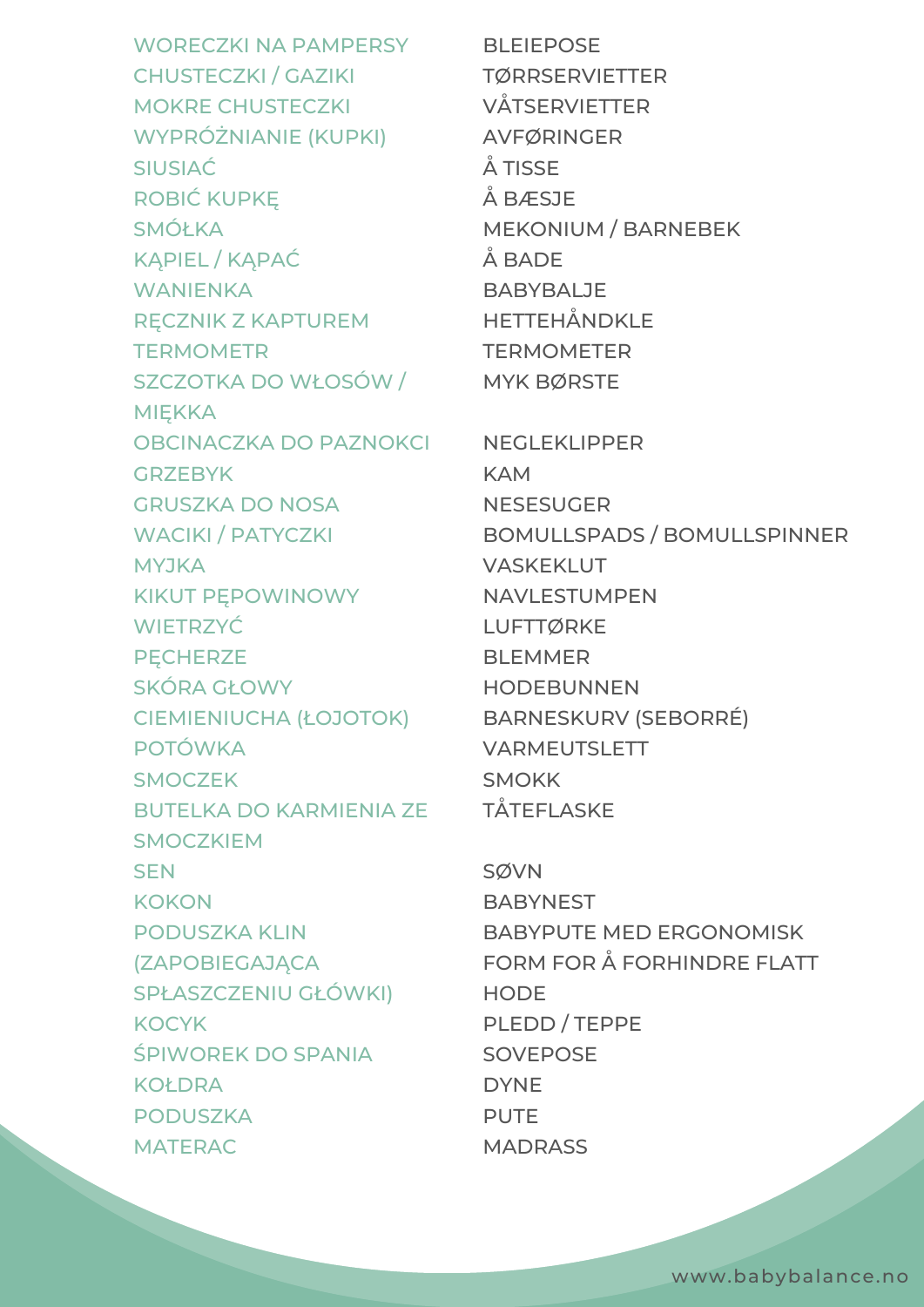**POSZEWKA** PRZEŚCIERADŁO OCHRANIACZ DO ŁÓŻECZKA ŁÓŻECZKO **BUJACZEK** FOTELIK SAMOCHODOWY WÓZEK **GONDOLA** SPACERÓWKA ŚPIWOREK DO WÓZKA KOSZ DO SPANIA **CHUSTA** NOSIDEŁKO **CHODZIK** KRZESEŁKO DO KARMIENIA **GRZECHOTKI GRYZAK** MATA DO ZABAWY PRZYTULANKA MASKOTKA UBRANIA DZIECIĘCE PAJACYK *ŚPIOSZKI* **SKARPETKI CZAPECZKA BODY REKAWICZKI** KAFTANIK **ŚLINIACZEK** KOMBINEZON ZIMOWY **RAJSTOPKI LEGGINSY** SPODNIE KĄPIELÓWKI POLAR WEŁNA BAWEŁNA

SENGESETT LAKEN SENGEKANT SPRINKELSENG VIPPESTOL BARNESETE TIL BIL/ BILSETE BARNEVOGN/ VOGN BABYBAG TRILLEN VOGNPOSE **VUGGE** BÆRESJAL **BÆRESELE** GÅSTOL **HØYSTOL** RANGLER BITERING LEKEMATTEN / BABYGYM **KOSEKLUT** KOSEDYR BARNEKLÆR NATTDRAKT SPARKEBUKSE SOKK LUE **BODY** VOTTER TRØYE SMEKKE VINTERDRESS STRØMPEBUKSE **LEGGINS BUKSE BADETØY** FLEECE ULL BOMULL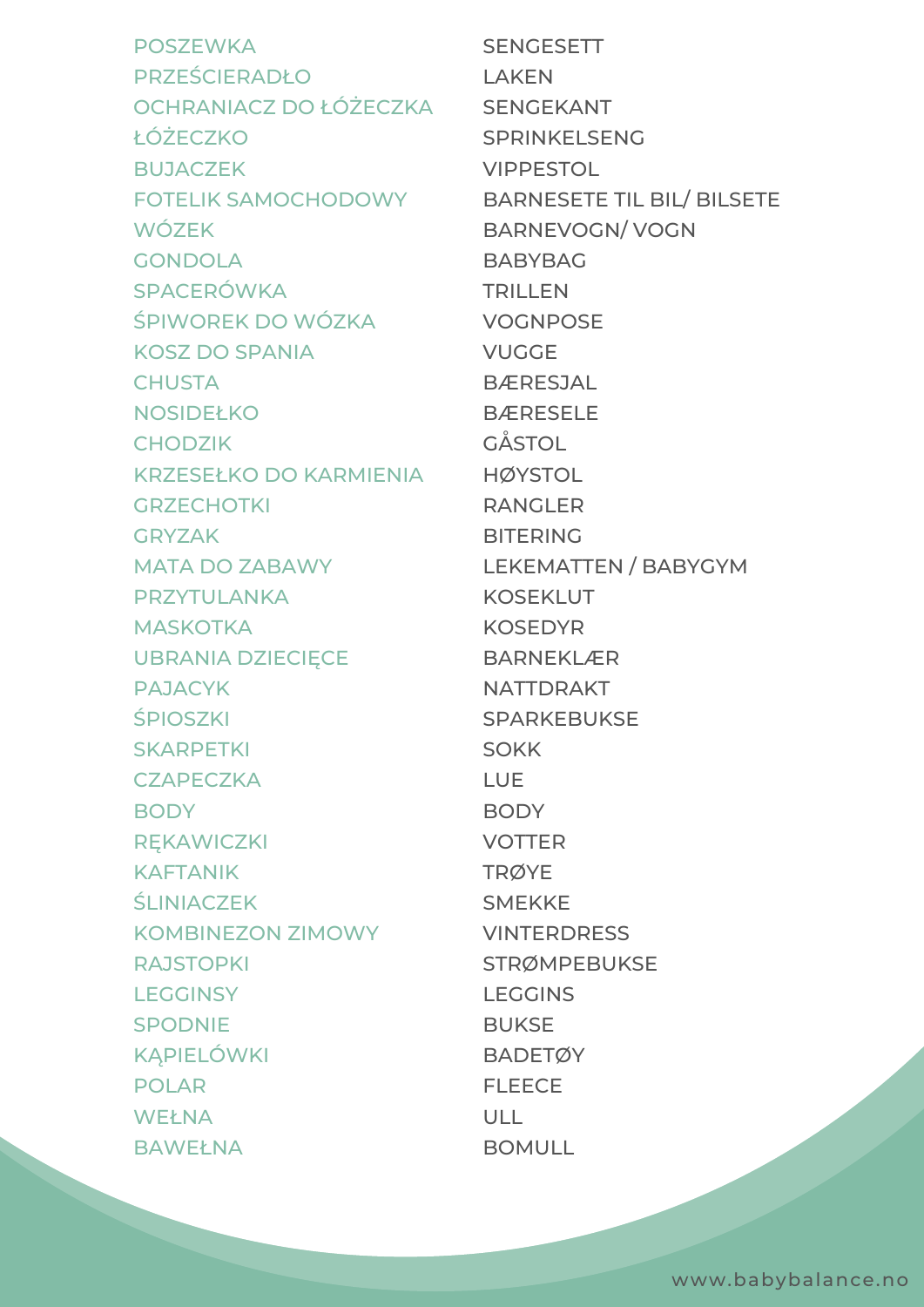**KOSZULKA** OPASKA NA GŁOWĘ NARZĄDY PŁCIOWE **JADRO** MOSZNA **NAJĄDRZE** NAPLETEK CEWKA MOCZOWA PĘCHERZ MOCZOWY **ŻOŁĄDŹ PENIS** WARGA SROMOWA POCHWA **ŁECHTACZKA** JAJNIK JAJOWÓD **MACICA** SZYJKA MACICY PUPA FAŁDA

T-SKJORTE PANNEBÅND KJØNNSORGANENE **TESTIKKEL** PUNG BITESTIKKEL FORHUD URINLEDER URINBLÆRE GLANS PENIS PENIS SKAMLEPPE SKJEDE KLITORIS **EGGSTOKK** EGGLEDER LIVMOR LIVMORMUNN EN RUMPE RYNKE / FOLD

- ROZWÓJ I ZABURZENIA ROZWOJOWE NIEMOWLĄT
- BARNS UTVIKLING OG FORSTYRRELSER

BAWIĆ SIĘ RĄCZKAMI Å LEKE MED HENDENE CHWYTAĆ ZA STÓPKI CHWYTAĆ **CZWORAKOWANIE** CHODZENIE BOKIEM / WZDŁUŻ Å GÅ STØTTET TIL MØBLER **MFBII** DYSPLAZJA STAWÓW BIODROWYCH **GAWORZENIE GŁUŻENIE** Å GRIPE ETTER FØTTENE Å GRIPE KRABBING **HOFTEDYSPLASI** Å BABLE Å GURGLE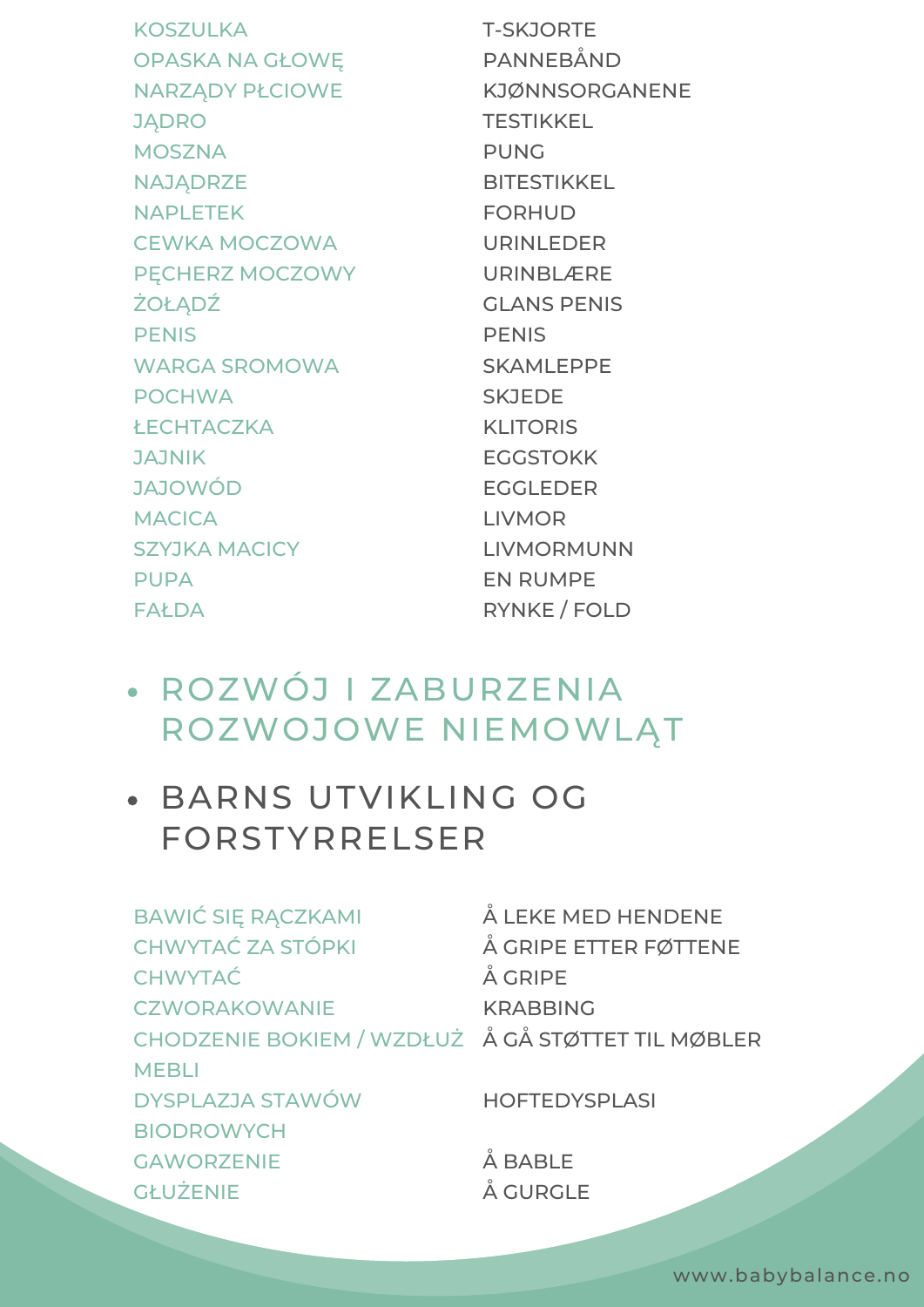GRYŹĆ KAMIENIE MILOWE KONTROLA GŁÓWKI (STABILNIE) HODEKONTROLL KOPANIE NÓŻKAMI KRZYŻOWANIE NÓG KRĘCZ SZYI LEŻENIE NA PLECACH LEŻENIE NA BRZUCHU LEŻENIE NA BOKU ŁĄCZYĆ RĄCZKI NOSZENIE NA RĘKACH NIEMOWLĘ ODPOCZYNEK / ODPOCZYWAĆ Å HVILE ODKŁADAĆ OBRACAĆ SIĘ Z PLECÓW NA **BRZUSZEK** ODPYCHAĆ SIĘ DO TYŁU OPÓŹNIONY ROZWÓJ **MOTORYCZNY** ODGINANIE GŁÓWKI DO TYŁU Å BØYE HODE TILBAKE OBNIŻONE NAPIĘCIE MIĘŚNIOWE PŁAKAĆ PIERWSZE KROCZKI PODĄŻAĆ WZROKIEM PODNOSIĆ SIĘ DO STANIA Å REISE SEG OPP I STÅENDE PODTRZYMYWAĆ NP. GŁÓWKĘ Å STØTTE EN HODE PODWYŻSZONE NAPIĘCIE MIĘŚNIOWE POZYCJA CZWORACZA PODPIERAĆ SIĘ NA PRZEDRAMIONACH PODPIERAĆ SIĘ NA WYPROSTOWANYCH RĘKACH ROBIĆ KUPKĘ RZUĆ SEN / SPAĆ

Å BITE MILEPÆRER Å SPARKE IVRIG MED BEIN Å KRYSSE BENA **TORTICOLLIS** Å LIGGE PÅ RYGGEN / RYGGLEIE Å LIGGE PÅ MAGEN / MAGELEIE Å LIGGE PÅ EN SIDE Å SAMLE HENDENE Å BÆRE I ARMENE **SPEDBARN** Å SETTE NED Å RULLE FRA RYGG TIL MAGE

SKYVER SEG BAKOVER FORSINKET MOTORISK UTVIKLING

NEDSATT MUSCELSPENNING

Å GRÅTE FØRSTE SKRITT Å FØLGE MED ØYNENE ØKT MUSCELSPENNING

> STILLINGEN PÅ ALLE FIRE Å STØTTE SEG PÅ UNDERARMENE

Å STØTTE SEG PÅ STRAKE ARMENE

Å BÆSJE Å TYGGE SØVN / Å SOVE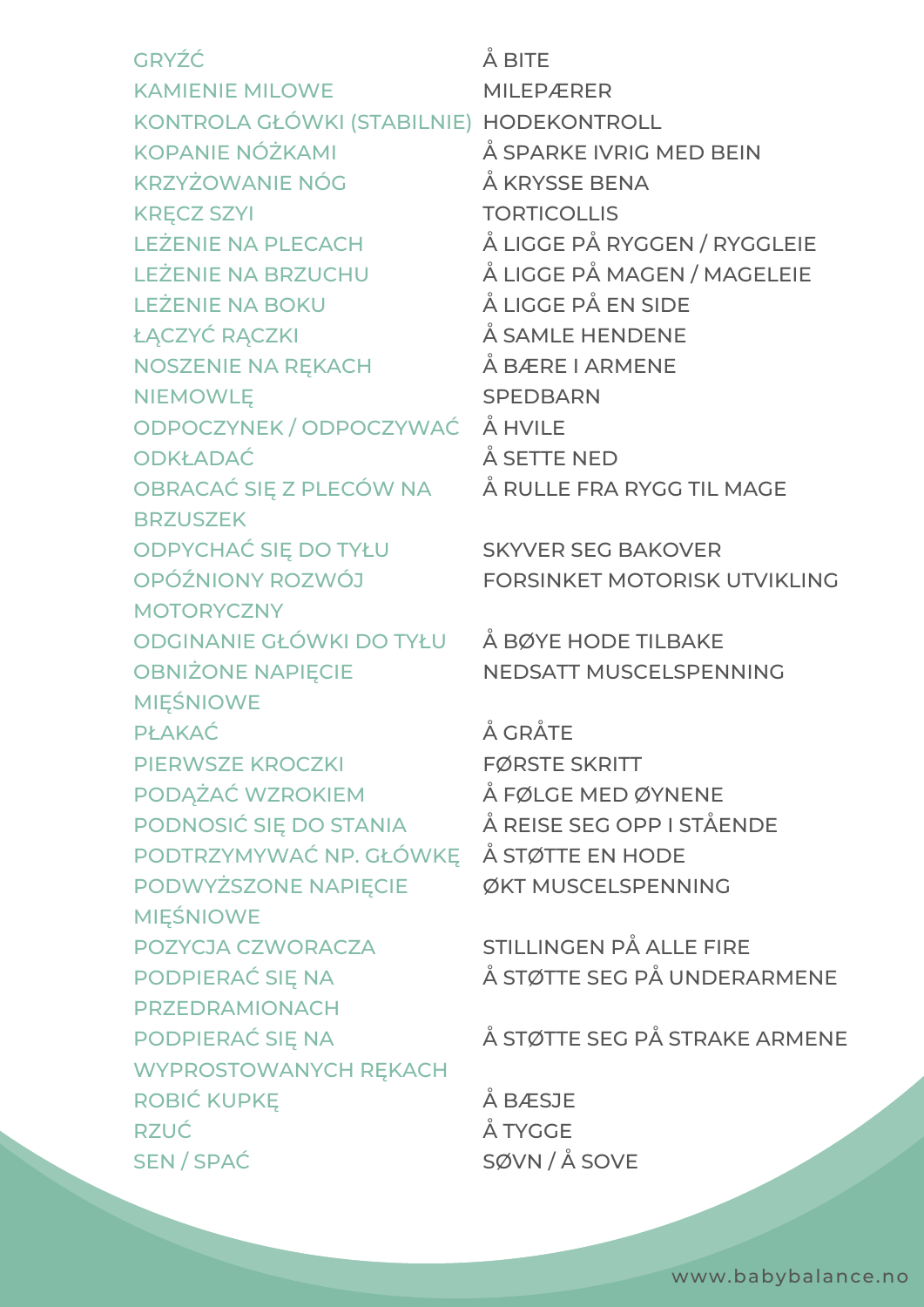SIEDZIEĆ SAMODZIELNIE BEZ PODPARCIA SIUSIAĆ SPŁASZCZONA GŁÓWKA SSAĆ KCIUK TRACIĆ RÓWNOWAGĘ UNOSIĆ UTRZYMYWAĆ KONTAKT **WZROKOWY** WKŁADAĆ ZABAWKI DO BUZI WYGINANIE W ŁUK / LITERKĘ C ZACIŚNIĘTE PIĄSTKI

Å SITTE SELV UTEN STØTTE

Å TISSE FLATT BAKHODE Å SUGE EN TOMMELFINGER Å MISTE BALANSE Å LØFTE OPP Å HOLDE ØYEKONTAKT

Å PUTTE LEKER I MUNNEN Å BØYE KROPPEN I EN BUE **HANDFIST** 

#### WIZYTA LEKARSKA

#### LEGEKONSULTASJON

BADANIE SŁUCHU BADANIE WZROKU **OSŁUCHIWANIE** PRZYCHODNIA MATKI I DZIECKA HELSESTASJON WIZYTA PEDIATRY **WYMAZ** WZROST (ROZWÓJ) WAGI

HØRSELUNDERSØKELSE **SYNSUNDERSØKELSE** AUSKULTASJON BARNELEGEVISITT AVSKRAGNING VEKSTUTVIKI ING

#### DOLEGLIWOCI CHOROBOWE NIEMOWLĄT

#### SPEDBARNS SYKDOMMER

ANGINA ATOPOWE ZAPALENIE SKÓRY BIEGUNKA BLADOŚĆ BÓLE BRAK APETYTU

HALSBETENNELSE ATOPISK DERMATITT DIARE BLEKHET SMERTER APPETITTMANGEL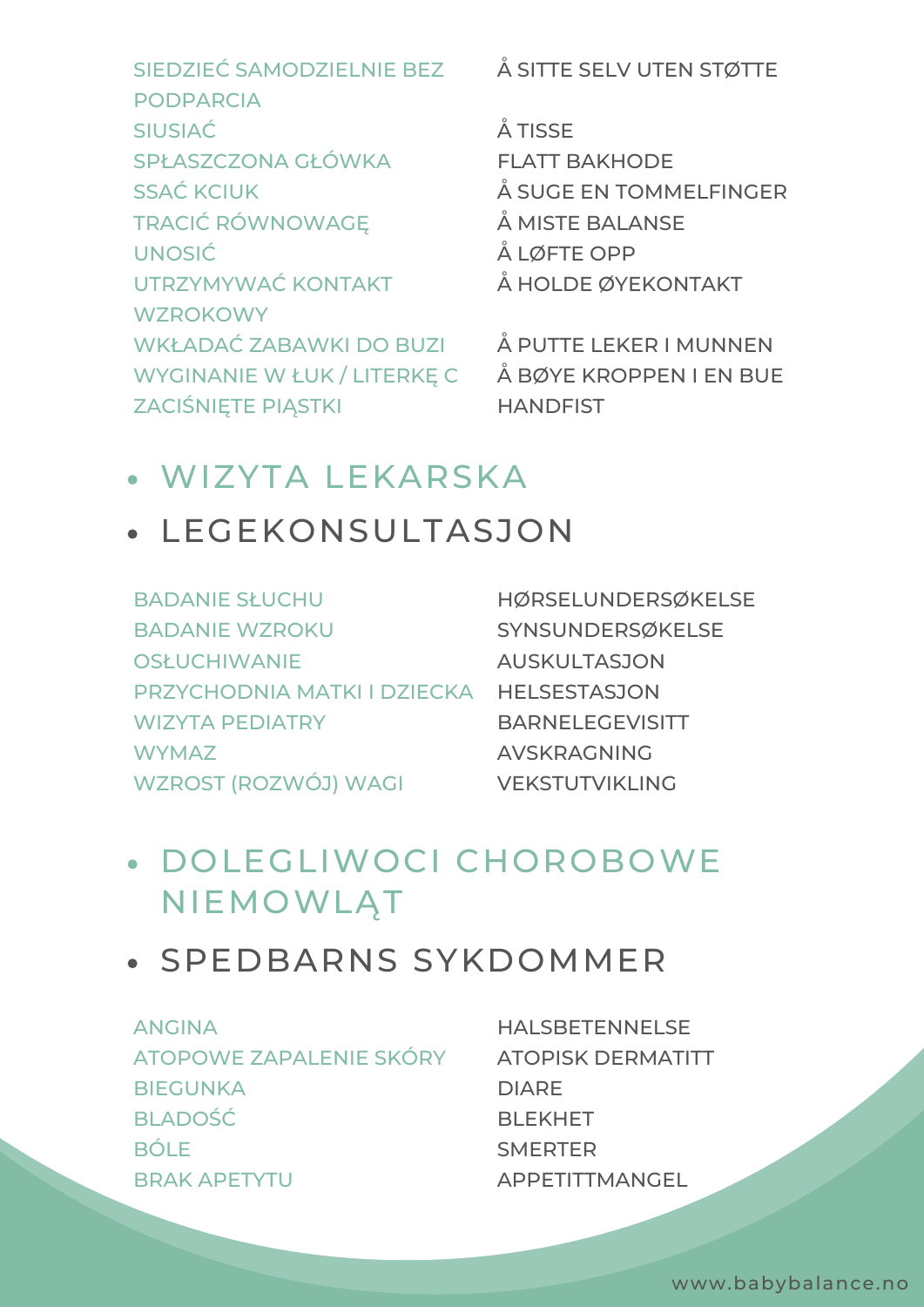CELIAKIA **CHRYPKA CHUDNIECIE CIEMIENIUCHA DRESZCZE** DRGAWKI GORĄCZKOWE DUSZNOŚĆ DYSPLAZJA STAWÓW BIODROWYCH **GORĄCZKA GRYPA** KASZEL KATAR KATAR SIENNY **KOLKA** KRWAWIENIE KREW W KALE KRÓTKIE WĘDZIDEŁKO NUDNOŚCI ŁUSZCZYCA ODGINANIE GŁÓWKI DO TYŁU **OSŁABIENIE** PODWYŻSZONA TEMPERATURA HØYERE TEMPERATUR PODWYŻSZONE NAPIĘCIE MIĘŚNIOWE OBNIŻONE NAPIĘCIE MIĘŚNIOWE NEDSATT MUSCELSPENNING POTÓWKI POTLIWOŚĆ POWIĘKSZONE WĘZŁY CHŁONNE FORSTØRRETE LYMPHEKNOTER PRZEPUKLINA PRZEZIĘBIENIE SPŁASZCZONA GŁÓWKA STOPA KOŃSKO-SZPOTAWA ŚMIERĆ ŁÓŻECZKOWA **TRADZIK** ULEWANIE CØLIAKI **HESHET** BLI MAGER BARNESKURV (SEBORRÉ) FRYSNING FEBERKRAMPER ÅNDENØD HOFTELEDDSDYSPLASI FEBER INFLUENSA **HOSTE SNUE HØYSNUE** KOLISK BLØDNING BLOD I AVFØRINGEN KORT TUNGEBÅND KVALME PSORIARIS Å BØYE HODE TILBAKE **ØMMHET** ØKT MUSCELSPENNING VARMEUTSLETT **SVETTEUTBRUDD BROKK** FORKJØLELSE FLATT BAKHODE KLUMPFOT KRYBBEDØD AKNE GULPING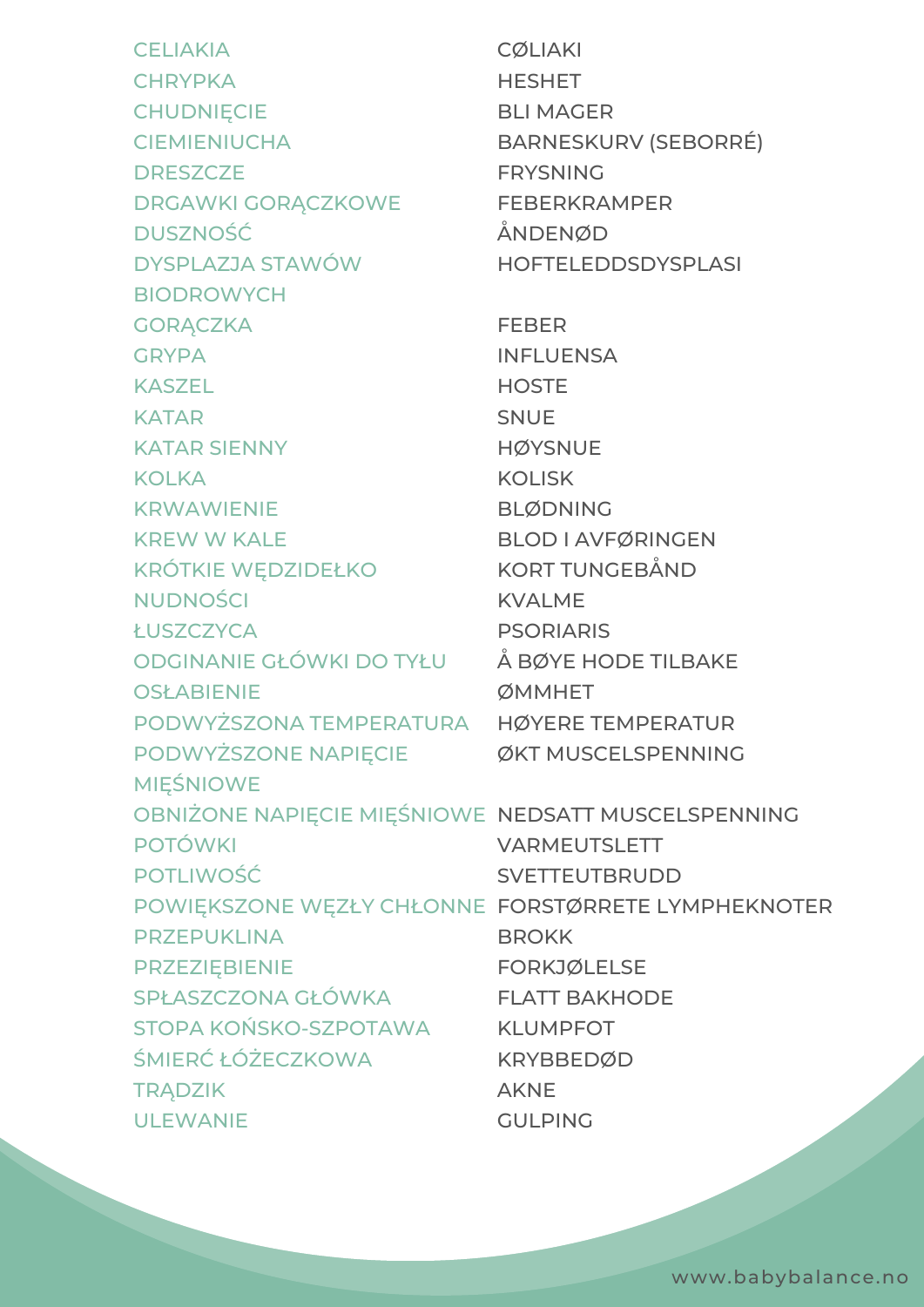WADA SERCA WYGINANIE CIAŁA W ŁUK / LITERKĘ C **WYMIOTY WYSYPKA** ZAPALENIE MIGDAŁKÓW ZAPALENIE OSKRZELI ZAPALENIE PĘCHERZA MOCZOWEGO ZAPALANIE PŁUC ZAPALENIE SPOJÓWKI OKA MENDEHINNEBETENNELSE ZAPALENIE UCHA ŚRODKOWEGO MELLOMØREBETENNELSE ZAPALENIE ZATOK ZAPARCIE ZATKANY NOS **ŻÓŁTACZKA** 

HJERTEFEIL Å BØYE KROPPEN I EN BUE

**OPPKAST** ET UTSLETT HOVNE MANDLER BETENNELSE I BRONKIER URINBLÆREBETENNELSE

LUNGEBETENNELSE BIHULEBETENNSELSE FORSTOPPELSE TETT NESE GULSOTT

#### SZCZEPIENIA

#### VAKSINASJONEN

**BŁONNICA** CHOROBY ZAKAŹNE DOBROWOLNE DRGAWKI GORĄCZKOWE **GORACZKA GRUŹLICA** IGŁA KALENDARZ SZCZEPIEŃ

**KRZTUSIEC** OBRZĘK **OCHRONA** ODPORNOŚĆ

ODRA OSł ABIENIE **OSPA** 

DIFTERI INFEKSJONSSYKDOMMER **FRIVILLIGE** FEBERKRAMPER FEBER TUBERKULOSE NÅL BARNEVAKSINASJONS PROGRAMMET KIKHOSTE HEVELSE **BESKYTTELSE** IMMUNITET (MOTSTANDSKRAFT MOT SMITTE) MESLINGER **ØMMHFT** VANNKOPPER

www.babybalance.no